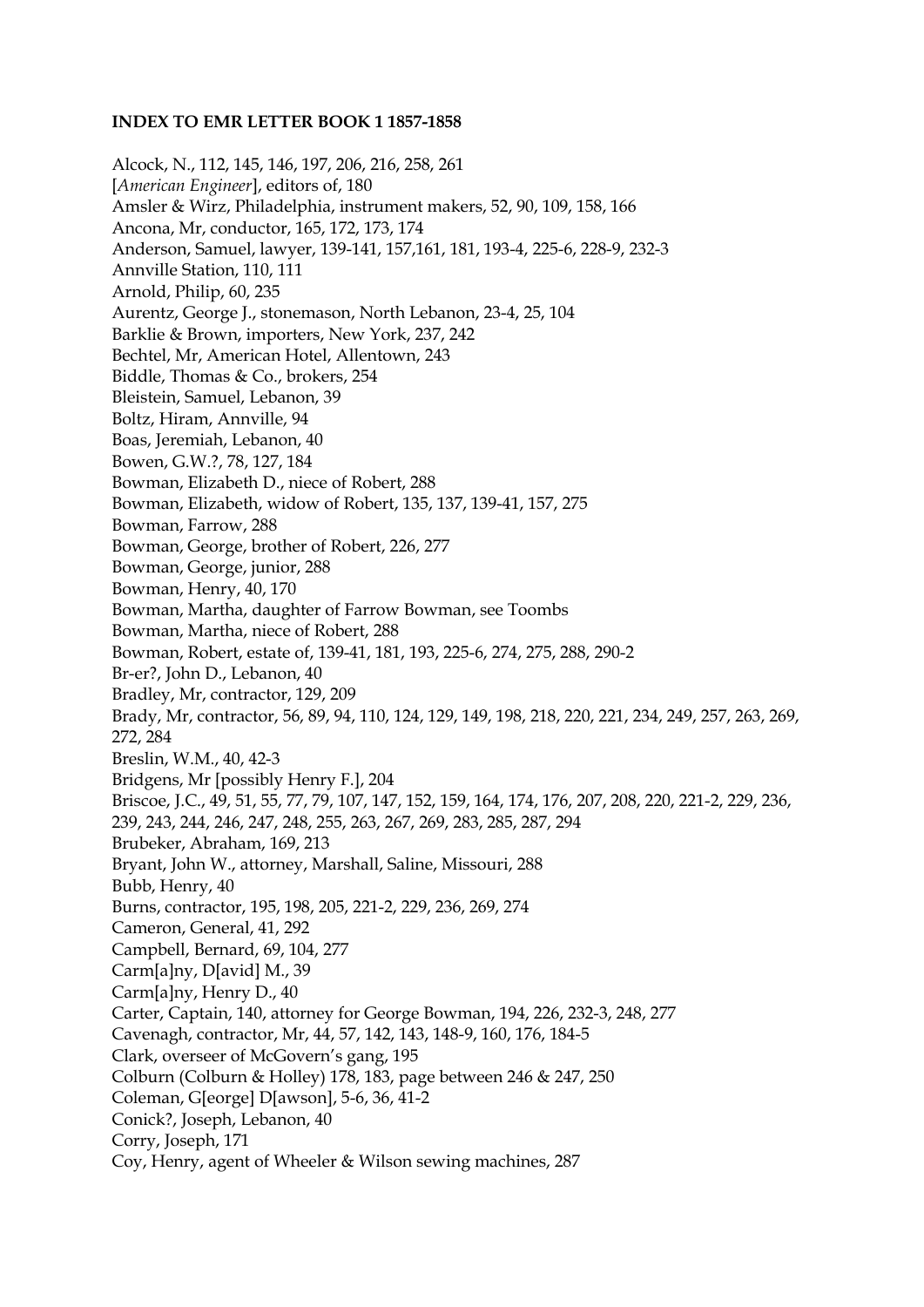Crumlish, Andrew, contractor, Mr, 19, 21, 30, 104, 129, 198, 209-210, 234, 247, 253, 256, 257, 264, 266 Derry meeting house, 126 Duffy, William, 213 Durr, John, chain man, 162, 213 Eckert, Mr, 213 Ely, Anthony J., 40 Embich, Frederick, Lebanon, 40 Fahnestock, Henry A., 40 Faust, Adam, 76 Fegan, Daniel, Lebanon, 40 Few, Mr, 201 Fisher, Philip, 169 Forney, Mr, 32 Forney, Peter, Lebanon, 40 Funk, John, farmer, 207 Funk, Josiah, farmer, Lebanon, 13, 40 Gaynor, Mr, 230, 259 George, J., Lebanon, 40 [probably John] Gleim, George, Lebanon, 40 Gleim, Joseph, secretary of Lebanon town council, 27, 31 Gloninger, John, Lebanon, 40 Going, Thomas Harding, engineer, 272 Goodhart, Joel, Lebanon, 39 Grant, Mr, engine fitter, 20, 128, 142, 148, 214, 219 Greenawalt, Charles, Lebanon, 40 Guilford, Simeon, Lebanon, 40 Guilford, W[illiam] M[oore], Lebanon, 39 Gulden, Mr, [91 -2], 224 Haak, Adam, Lebanon, 39 Haggerty, Mr, gardener/florist, 266 Hannafie, Widow, 170 Hargous Bros., shipping agents, New York, 286 verso Haskins, Tom, 277 Heister, Jonathan B., Lebanon, 40 Henry, Mr, 251 Hoffer, Mr, 171 Hoffert, Mr, 153 *Holley's Railroad Advocate*, editors, 58, 99-100, 124, 178 Holtzapffel & Co., tool makers, London, 7 Hufty, Mr, 206 Hunter, Daniel G., 48, 49-50, 55, 58, later one of the directors of the railway company Kavinah, Mr, 80 Killinger, Mr, 76, 279 Killinger, C.H., Lebanon, 40 Killinger, Jacob S., leveller, 28-9,40, 47,58, 110, 179, 189, 213, Killinger, Mr, 209, 279-80 Killinger, John W., land agent of the Lebanon Valley Railway, 16, 31, 40, 260, Kirk, Mr, 221 Kitty, 'negro' woman, hired by the Bowman estate, 140, 194, 225 Kline, Levi, Lebanon, 39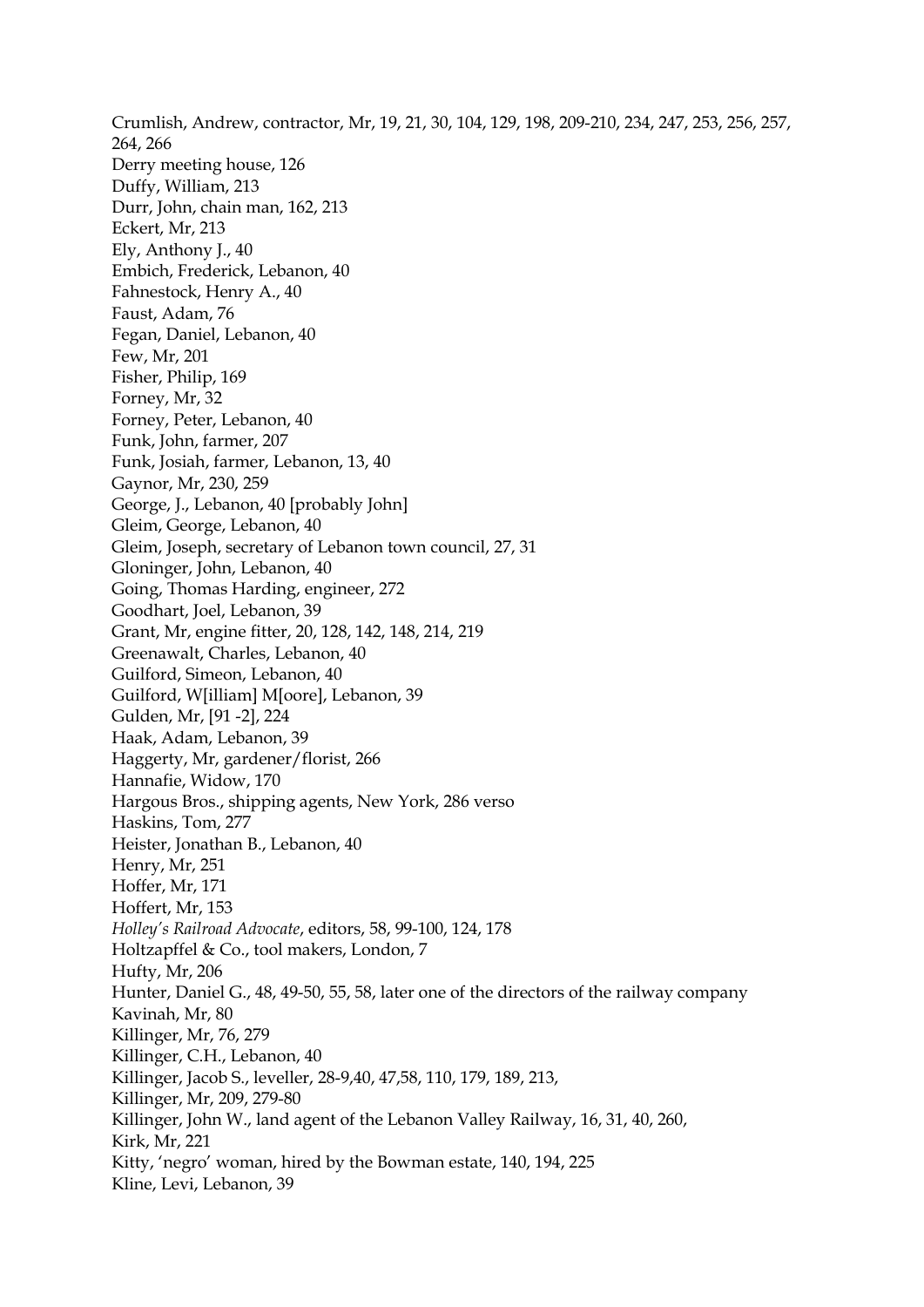Lake, Mr, 262, 270-1 Lascombe, Samuel, 203 *Lebanon Advertiser*, 205 *Lebanon Courier*, editor, 205 Lebanon, list of citizens signatories Lebanon town council, 26, 31 Lebanon town council, to chief burgess & town council, 67-8, 70-72, 153, [169-71], 172, 199- 200, 211-23 Lebanon Valley R.R., president & directors, 26-7, 38-40 Lehman, B.B., Lebanon, 39 Lemberger, Joseph L., Lebanon, 39 Light, Abraham, Lebanon, 40 Light, Henry J., 40 Line(a)weaver, George, Lebanon, 40 Line(a)weaver, H.T.?, 40 Lyons, M.E., construction engineer (from Sligo), 113, 243, 270 McAdams, Patrick, 18, 44, 82, 93, 104, 110, 124, 130-1, 196, 198, 215, 223, 245, 249, 251-3, 257, 263, 264, 269, 273, 274 McCann, Mr, 249, 278 McGovern, Mr, possibly brother of Patrick, 77, 84, 87, 104, 131,132, 133, 146, 148, 194 McGovern, Patrick, company overseer, 164, 267 McKeon, tracklayer, 278 McKewen, 184, 195, 259 McSorley, William, Emigrant Office, 255, 260 McTeague, Mr, contractor, 95, 126, 129, 134, 188, 240, 246,249, 254, 263, 265 Mahony, Mr, contractor, 35, 110, 111, 128, 142, 148, 240, 241 Marlin, Mr, 92 Maltz?, George, Lebanon, 40 Marshall, D.B., Lebanon, 39 Marshall, Hunter, lawyer for Captain Carter, 140, 194, 225-6, 228-9, 232-3, 248 Methodist Church, Lebanon, 169 Methodist Episcopal Church, Lebanon, 171 Millholland, James, 163 Mish, John W., Lebanon, 40 Morgens family, 21 Mowning, 'negro' woman, employed by the Bowman estate, 140, 194, 225 Moyer, landholder, 196, 264 Muhlenberg, E.D., division engineer, 279 Myers, Mr, contractor, 8, 20, 22, 23, 36, 56, 59, 65-6, 73, 74, 75, 86, 172, 175, 176, 196, 198, 205, 216, 221, 230-1, 238, page between 246 & 247, 249, 258, 259, 267, 276, 278 Nicolls, Gustavus A., chief engineer of Philadelphia & Reading Railroad Company,1846- 1859, general superintendent, 1859-1871, 38-9 Nicolls, Jasper, engineer, brother of Gustavus, 125 Noffert, Mr, 150 Nolan, Mr, contractor, 35, 102 Nowlan, Terence, 49, 142, 214 O'Donnell, Mary, 262, [270-1] O'Hegarty, John, 286 verso O'Reilly, P., overseer, 8, 159, 175, 176-7, 203, 208, 257, 263 Osborne, John H., railway engineer, brother of Richard, 33, 75, 78, 79, 84, 142, [145], 146, 172, 173, 174, 177, 184, 195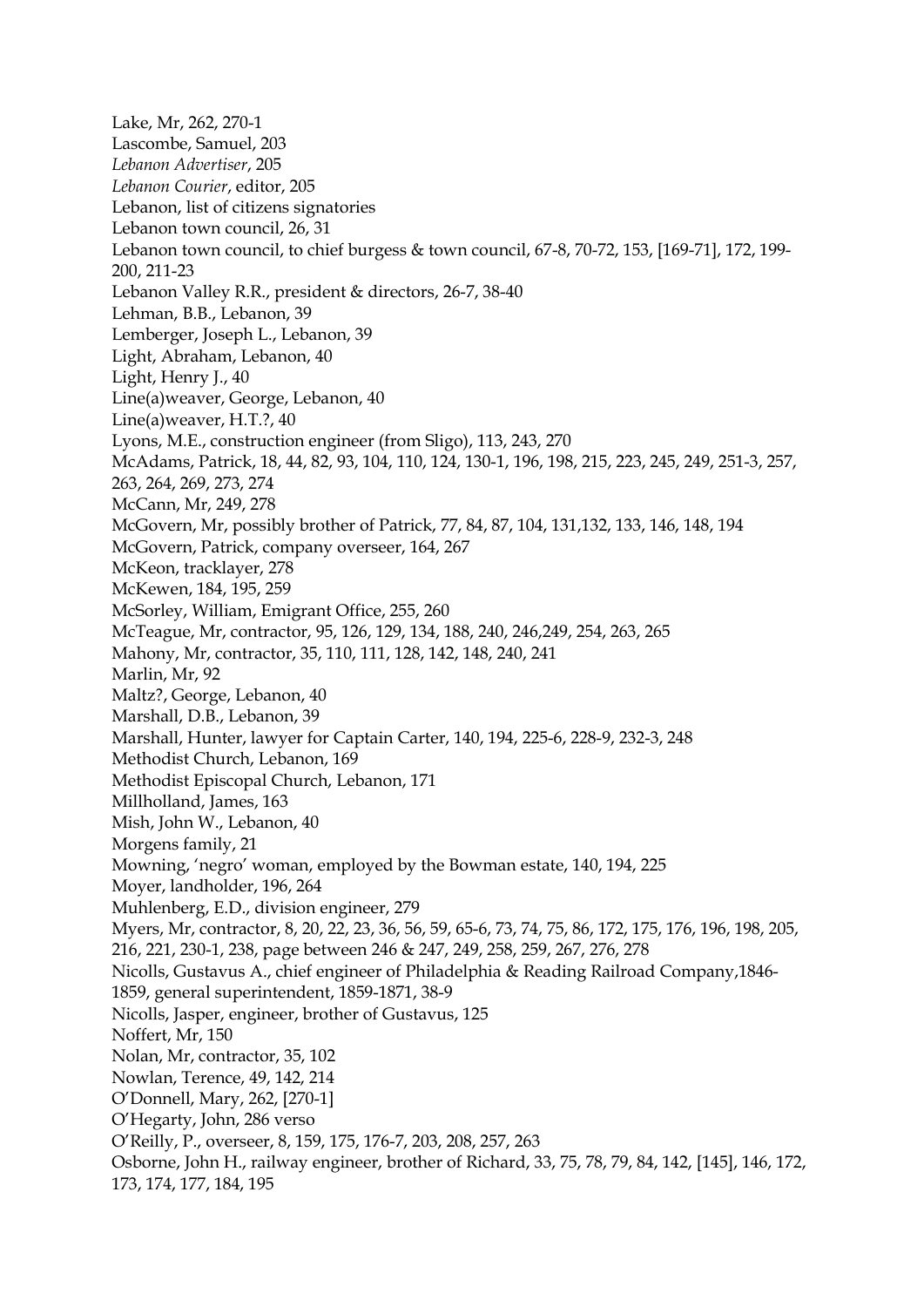Osborne, Richard B., chief engineer, 4, 8, 11-12, 13, 14, 15, 20, 22-3, 25-7, 32, 34-5, 36-7, 45-7, 54, 60-61, 63-4, 75, 81, 84-5, 86-8, 104-7, 113-5, 124,128, 133, 134, 142-3, 148-9, 160-2, 176-7, 183, 184-5, 188, 189, 195, 196, 198, page between 205 and 206, 214-5, 219-220, 234, 245, 249, 256, 257, 263, 265, 268, 269, 272-3, 274, 278, 279-280, 281, 282-3 Owen, Alexander (Sandy), Meherrin (Moore's Ordinary), Virginia, 121, 132, 135-8, 139-41, 157, 167-8, 202-3, 226, 228-9, 233, 248, 276, 277-8, 288, 290-2 Owen, Mrs Ann Jane (Annie), 139-41, 190-2 Palmyra Station, 110, 111 Penington John & Son, booksellers, Philadelphia, 89, 100, 110 Purcell, C.W. & Co., Richmond, 294 Read, Mrs, 156 Readle?, H.H., 40 Readle, Jacob, Lebanon, 40 Reilly, Bernard, 83, 87, 106 Reilly, T.A., 114, 116 Reilly & Gulden, 91-2 R[ein]hard, Joseph, Lebanon, 39 Reynolds Michael, 33, 127, 133 Richards, Mr, 102-3, 280 Richards, Mr A.H., 35, 111 Richards, E.M. & unspecified, draft agreement re Moore's ordinary, 117-120, 145 Richards, G.H., Reading, unnumbered page 182, 235, 241, 264, 271 Richards, Mrs (Sarah), 139-41, 243, 277, 291-2 Rigler, George, Lebanon, 40 Ross, George, Lebanon, 39 Rutherford, J.P., 10, 19, 21, 30 Rutherford, Captain, 126 Sargent, T.W., 292 Savings Bank, Farmville, 276 Seidel, Henry B., Lebanon, 40 Serefoss [Searfoss], John, conductor of the material train, [Lebanon], [36], 44, 62, 143, 165, 172, 173 Sexton, C.M. and Co., booksellers, New York, 261 Shank, landholder, 274 Shell[e]nberger, John, Lebanon, 40 Shenk, D.D., 40 Shenk, John F., 40 Shertzer, Jacob, Lebanon, 40 Shriver, Charles, 40, 292 Smith, Cornelius, 40 Smith, Edward, 154-6 Smith, Mrs, 156 Spang, George, 213 Spotts, Mr, bridge builder at Palmyra, 96, 125 Stack, R.F., division engineer, 13, 84, 133, 142 Stouffer, Henry, 11 Stout, David E, Reading R.R. office, 173 Strickland, Mr, 172 Talcott, Captain Andrew, railway engineer, 277 Thornton, John F., Farmville, 161, 181, 225-7, 228, 232, 244 Toombs, Martha, daughter of Farrow Bowman, 288